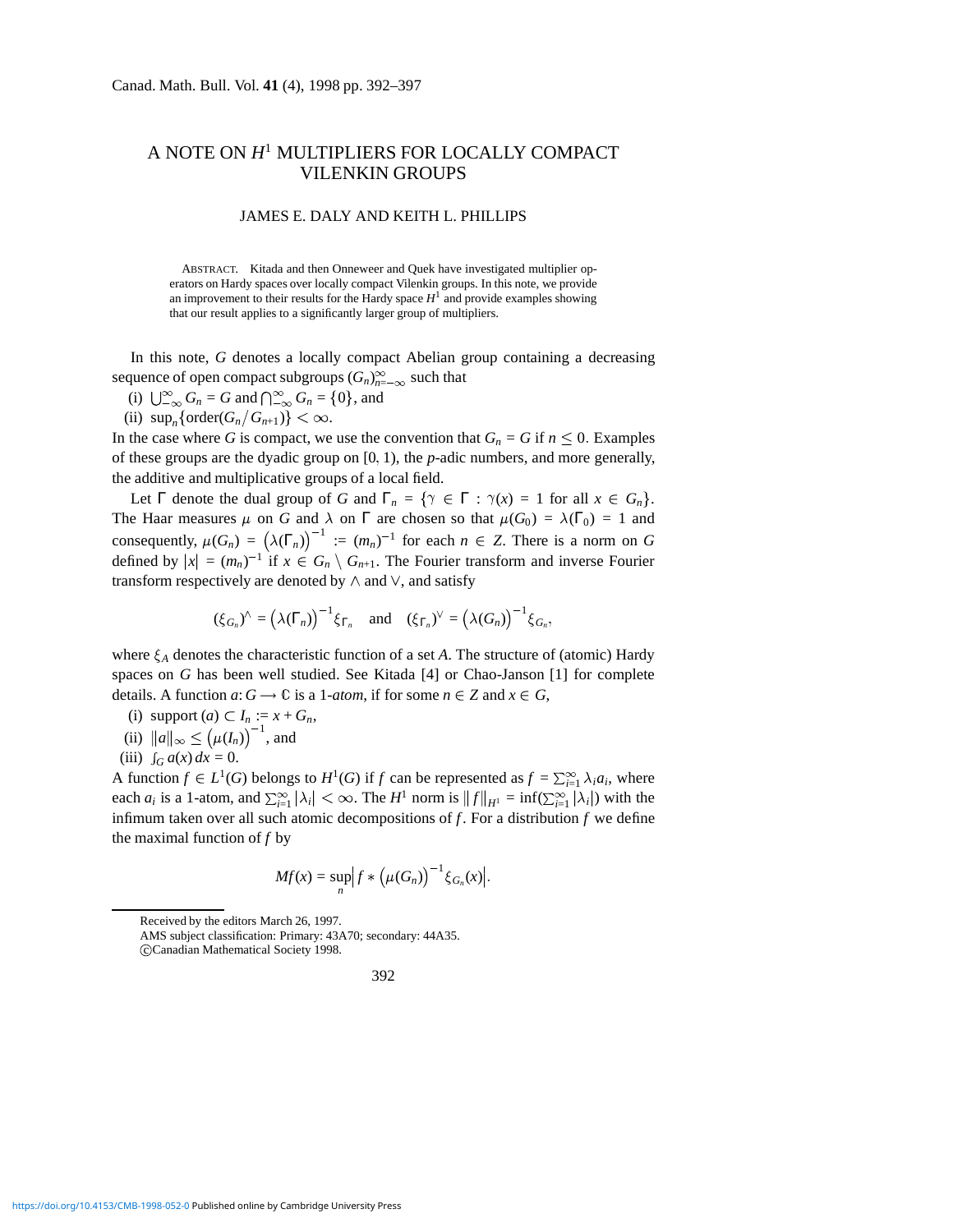The maximal function characterizes  $H^1(G)$ ; that is,  $f \in H^1(G)$  if and only if  $Mf \in L^1(G)$ with  $||f||_{H^1} \sim ||Mf||_{L^1}$ . A function  $\phi \in L^{\infty}(\Gamma)$  is a (Fourier) multiplier for  $H^1$  if there exists a constant  $C > 0$  so that for all  $f \in H^1 \cap L^2$ ,

$$
\|(\phi f^{\wedge})^{\vee}\|_{H^1} \leq C \|f\|_{H^1}.
$$

The corresponding multiplier operator is *T*, defined on  $L^2$  by  $Tf = (\phi f^{\wedge})^{\vee}$ , and the set of such multipliers is denoted by  $\mathfrak{M}(H^1)$ . For  $\phi \in L^{\infty}(\Gamma)$  and  $j \in \mathbb{Z}$ , set  $\phi_j = \phi \xi_{\Gamma_j}$  and  $\Delta_j(\phi) = \phi_{j+1} - \phi_j$ . Note that  $\phi = \sum \Delta_j(\phi)$  distributionally.

1**. Multiplier theorems.** In 1989 Onneweer and Quek [5] discussed the sharpness of Kitada's 1987 [4] multiplier theorem for *H*1:

THEOREM 1. *If*  $\phi \in L^{\infty}(\Gamma)$  *and* 

$$
\sum_{j=-\infty}^{\infty} \left\| \left( \Delta_j(\phi) \right)^{\vee} \right\|_{L^1} < \infty,
$$

*then*  $\phi \in \mathfrak{M}(H^1)$ *.* 

We prove an improvement of this result, but we will first need the following lemma.

LEMMA 2. Let T denote the multiplier operator with multiplier  $\phi$  and a be a 1-atom. *Then*  $T(a) * \xi_{G_n} = \mu(G_n) \Big| \sum_{j=-\infty}^{n-1} (\Delta_j(\phi))^{\vee} * a \Big|$ .

PROOF. The computations to prove this result are straightforward:

$$
T(a)*\xi_{G_n} = (\phi^{\vee}) * a * \xi_{G_n}
$$
  
= 
$$
\Big(\sum_{j=-\infty}^{\infty} (\Delta_j(\phi))^{\vee} * \xi_{G_n}\Big) * a.
$$

For the terms of the sum,

$$
\begin{aligned} \left(\Delta_j(\phi)\right)^{\vee} * \xi_{G_n} &= \phi^{\vee} * \left(\lambda(\Gamma_{j+1})\xi_{G_{j+1}} - \lambda(\Gamma_j)\xi_{G_j}\right) * \xi_{G_n} \\ &= \phi^{\vee} * \left(\lambda(\Gamma_{j+1})\xi_{G_{j+1}} * \xi_{G_n} - \lambda(\Gamma_j)\xi_{G_j} * \xi_{G_n}\right). \end{aligned}
$$

Using the fact  $\xi_{G_k} * \xi_{G_m} = \mu(G_m)\xi_{G_k}$  for  $k < m$ 

$$
(\Delta_j(\phi))^{\vee} * \xi_{G_n} = \begin{cases} 0 & \text{if } n \leq j \\ \mu(G_n)(\Delta_j(\phi))^{\vee} & \text{if } n > j. \end{cases}
$$

Substituting this into the sum, we obtain the desired result.

THEOREM 3. *If*  $\phi \in L^{\infty}(\Gamma)$  *and* 

$$
\sup_{N}\Bigl(\sum_{j=N+1}^{\infty}\int_{(G_{N})^{c}}\Bigl|\bigl(\Delta_{j}(\phi)\bigr)^{\vee}(x)\Bigr|\,dx\Bigr)<\infty,
$$

*then*  $\phi \in \mathfrak{M}(H^1)$ *.* 

 $\blacksquare$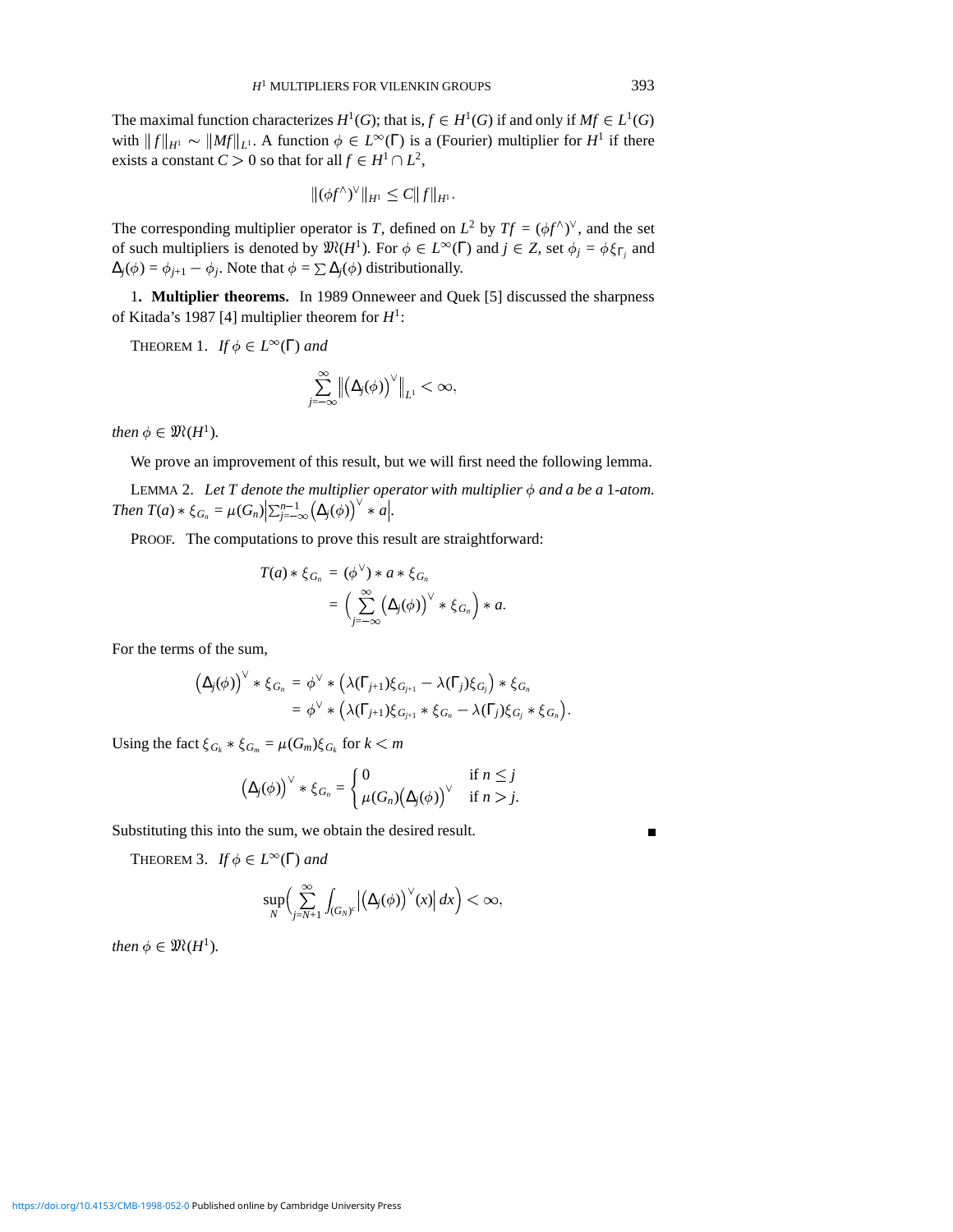PROOF. Let *a* be a 1-atom and *T* denote the multiplier operator with multiplier  $\phi$ . For *T* to be bounded on  $H^1$  it is sufficient to show that there exists a constant *B* such that

$$
\int_G |MT(a)(x)| dx \le B < \infty
$$

for all 1-atoms *a*.

Due to the translation invariance of the multiplier operator *T*, we may assume that the support of *a* is  $G_N$  for some  $N \in \mathbb{Z}$ . We have

$$
\int_G |MT(a)(x)| dx = \int_{G_N} |MT(a)(x)| dx + \int_{(G_N)^c} |MT(a)(x)| dx
$$
  
= (1) + (2).

For integral (1), we use the usual  $L^2$  argument:

$$
\int_{G_N} |MT(a)(x)| dx = \int_{G_N} |MT(a)(x)| \xi_{G_N}(x) dx
$$
  
\n
$$
\leq ||MT(a)||_{L^2} ||\xi_{G_N}||_{L^2}
$$
  
\n
$$
\leq C||T(a)||_{L^2} ||\xi_{G_N}||_{L^2}
$$
  
\n
$$
\leq C||\phi||_{\infty} ||a||_{L^2} (\mu(G_N))^{1/2}
$$
  
\n
$$
\leq C||\phi||_{\infty} (\mu(G_N))^{-1/2} (\mu(G_N))^{1/2}
$$
  
\n
$$
= C||\phi||_{\infty}.
$$

For integral (2), using Lemma 2

$$
\int_{(G_N)^c} |MT(a)(x)| dx = \int_{(G_N)^c} \sup_n |T(a) * (\mu(G_n))^{-1} \xi_{G_n}(x)| dx
$$
  

$$
= \int_{(G_N)^c} \sup_n \left| \sum_{j=-\infty}^{n-1} (\Delta_j(\phi))^\vee * a(x) \right| dx
$$
  

$$
= \int_{(G_N)^c} \sup_n \left| \sum_{j=N+1}^{n-1} (\Delta_j(\phi))^\vee * a(x) \right| dx
$$

with the last equality following from the fact that  $(\Delta_j(\phi))^{\vee} * a(x) = 0$  for  $j \leq N$  as the support of *a* is contained in  $G_N$ . Continuing,

$$
\leq \int_{(G_N)^c} \sum_{j=N+1}^{\infty} \left| \left( \Delta_j(\phi) \right)^\vee * a(x) \right| dx
$$
  
\n
$$
= \int_{(G_N)^c} \sum_{j=N+1}^{\infty} \left| \int_G \left( \Delta_j(\phi) \right)^\vee (t) a(x-t) dt \right| dx
$$
  
\n
$$
\leq \sum_{j=N+1}^{\infty} \int_G \left| \left( \Delta_j(\phi) \right)^\vee (t) \right| \int_{(G_N)^c} |a(x-t)| dx dt.
$$

Each of the integrals over *G* is split into one over  $G_N$  and the other over  $(G_N)^c$ . For the integrals over  $G_N$ ,  $t \in G_N$  and  $x \in (G_N)^c$  imply  $x - t \in (G_N)^c$  and  $a(x - t) = 0$ . Thus

<https://doi.org/10.4153/CMB-1998-052-0>Published online by Cambridge University Press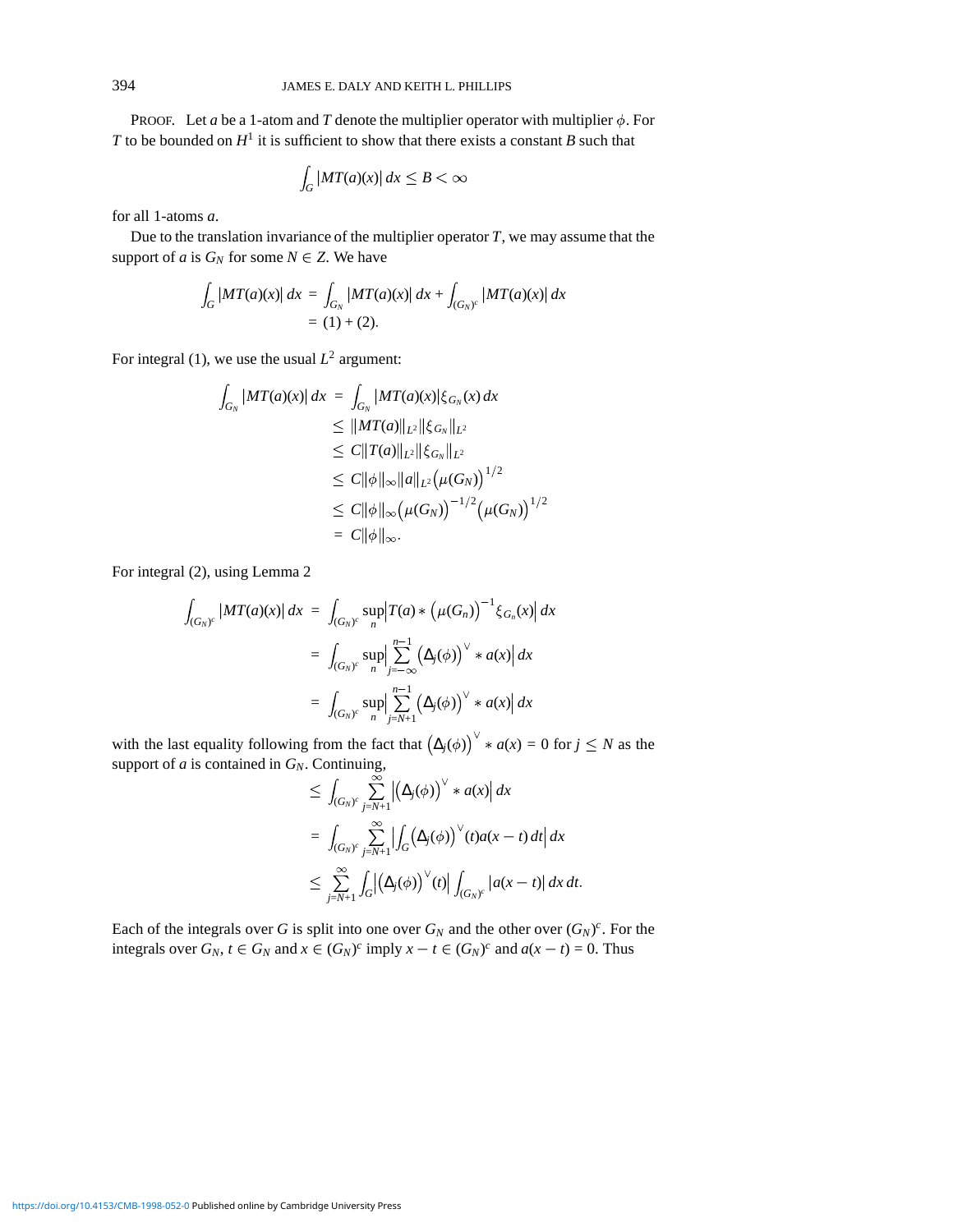$$
\sum_{j=N+1}^{\infty} \int_{G} \left| \left( \Delta_{j}(\phi) \right)^{\vee} (t) \right| \int_{(G_{N})^{c}} \left| a(x-t) \right| dx dt = \sum_{j=N+1}^{\infty} \int_{(G_{N})^{c}} \left| \left( \Delta_{j}(\phi) \right)^{\vee} (t) \right| \int_{(G_{N})^{c}} \left| a(x-t) \right| dx dt
$$
  

$$
\leq \sum_{j=N+1}^{\infty} \int_{(G_{N})^{c}} \left| \left( \Delta_{j}(\phi) \right)^{\vee} (t) \right| dt,
$$

the last inequality follows as  $||a||_{L^1} \leq 1$ . Combining these estimates, we obtain

$$
\int_G |MT(a)(x)| dx = \int_{G_N} |MT(a)(x)| dx + \int_{(G_N)^c} |MT(a)(x)| dx
$$
  
\n
$$
\leq C ||\phi||_{\infty} + \sum_{j=N+1}^{\infty} \int_{(G_N)^c} |(\Delta_j(\phi))^{\vee}(t)| dt.
$$

This is the desired result.

2**. Comparison of multiplier theorems.** The sufficient condition of Theorem 3 appears in Kitada [4] in one of the computations, but not as a sufficient condition for a multiplier  $\phi$ . Onneweer and Quek in [5] also noted this sufficient condition in one of their proofs, but made use of the stronger condition  $\sum_{i=-\infty}^{\infty}$   $\left| \right|$  $\left(\Delta_j(\phi)\right)^{\vee}\Big|_{L^1} < \infty$ . For bounded  $\phi$ , this condition implies that  $\phi$  satisfies the sufficiency condition of Theorem 3 as is easily seen by the following:

$$
\sum_{j=N+1}^{\infty} \int_{(G_N)^c} \left| \left( \Delta_j(\phi) \right)^{\vee} (x) \right| dx \leq \sum_{j=N+1}^{\infty} \int_G \left| \left( \Delta_j(\phi) \right)^{\vee} (x) \right| dx
$$
  

$$
\leq \sum_{j=-\infty}^{\infty} \int_G \left| \left( \Delta_j(\phi) \right)^{\vee} (x) \right| dx
$$
  

$$
= \sum_{j=-\infty}^{\infty} \left\| \left( \Delta_j(\phi) \right)^{\vee} \right\|_{L^1}.
$$

To see that Theorem 3 is strictly better, consider the dyadic group  $D$  on  $[0, 1)$ . For  $n > 0$   $G_n$  corresponds to  $[0, 2^{-n})$ ,  $\Gamma$  is the Walsh functions  $\{\omega_k\}_{k=0}^{\infty}$ , and  $\Gamma_{-j} =$  $\{\omega_k: 0 \leq k < 2^j\}$ . Let  $\{b_j\}$  be a bounded sequence and define  $\phi$  by

$$
\phi(n) = b_j \quad \text{for } 2^{j-1} \le n < 2^j
$$

(that is,  $\omega_n \in \Gamma_{-j+1} \setminus \Gamma_{-j}$ ). The multiplying sequence  $\{\phi(n)\}$  is constant on dyadic rings. For  $j \geq 1$ ,

$$
(\Delta_{-j}(\phi))^{\vee}(x) = \sum_{n=2^{j-1}}^{2^{j}-1} \phi(n)w_{n}(x) = b_{j} \sum_{n=2^{j-1}}^{2^{j}-1} w_{n}(x).
$$

It is well known that  $\sum_{n=2^{j-1}}^{2^{j}} w_n(x) = 2^{j-1} \{ \xi_{[0,2^{-j})}(x) - \xi_{[2^{-j},2^{-j+1})}(x) \} \equiv h_j$ . A calculation gives  $||h_j||_{L^1} = 1$  for all *j*. Thus

$$
\sum_{j=0}^{\infty} \left\| \left( \Delta_{-j}(\phi) \right)^{\vee} \right\|_{L^{1}} = \sum_{j=1}^{\infty} \left\| \left( \Delta_{-j}(\phi) \right)^{\vee} \right\|_{L^{1}} = \sum_{j=1}^{\infty} |b_{j}| \, ||h_{j}||_{L^{1}} = \sum_{j=1}^{\infty} |b_{j}|.
$$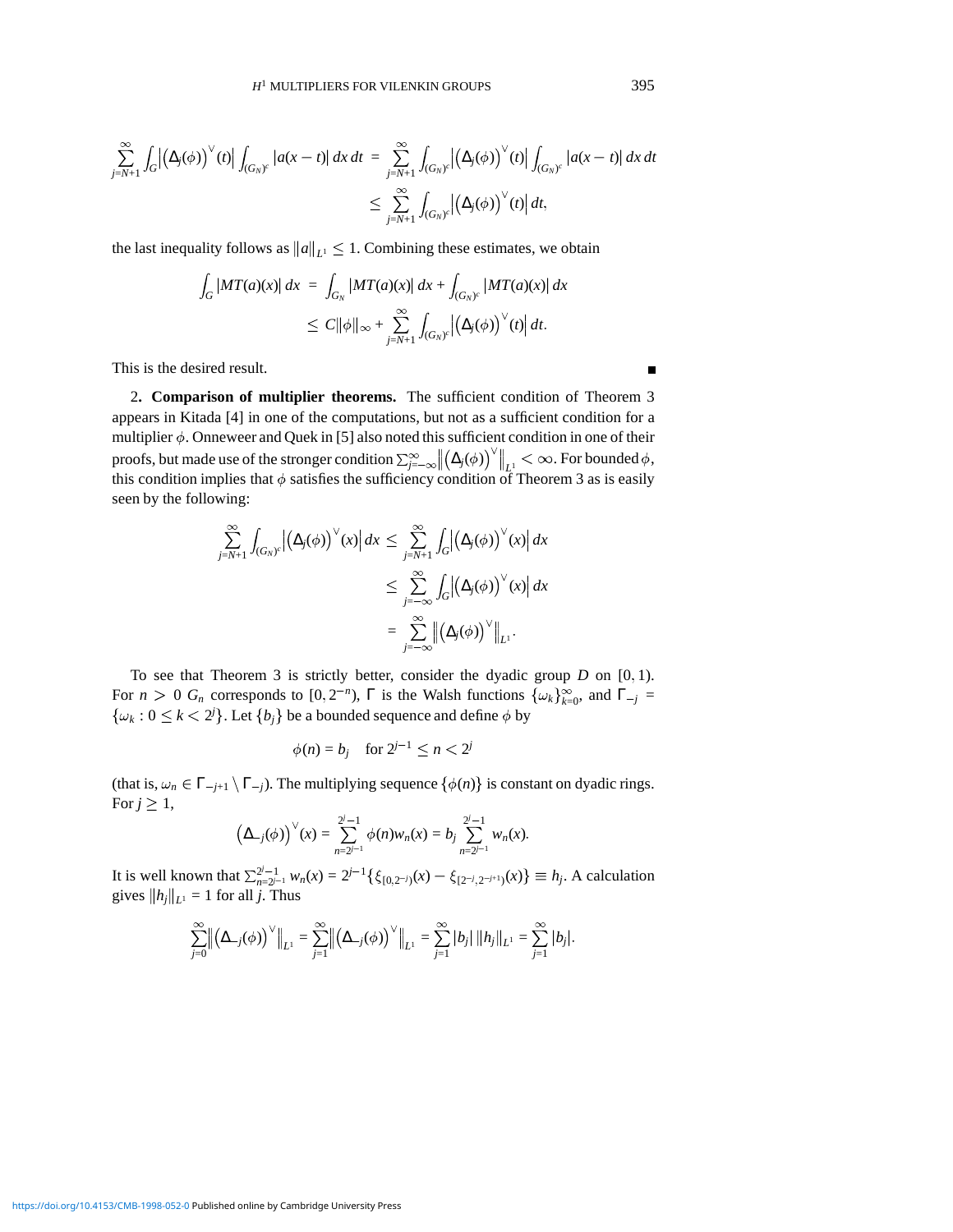So the multiplying sequence  $\{\phi(n)\}$  must be in  $l^1$  for the Onneweer-Quek condition to be satisfied. However this multiplying sequence  $\{\phi(n)\}\$  does satisfy the conditions of Theorem 3:

$$
\sum_{j=N+1}^{\infty} \int_{(G_N)^c} \left| \left( \Delta_j(\phi) \right)^{\vee} (t) \right| dt = \sum_{j=N+1}^{\infty} b_j \int_{(G_N)^c} |h_j(t)| dt = 0
$$

as  $h_j$  is supported on  $G_N = [0, 2^{-N})$  for  $j > N$ . Thus *T* is bounded on  $H^1$  and its operator norm depends only on  $\|\phi\|_{\infty}$ .

It is well known and is easily seen independently of Theorem 3 that multipliers constant on dyadic blocks are bounded on*H*<sup>1</sup> . Using the Littlewood-Paley square function characterization of  $H^1$ , we verify again the boundedness of *T* on  $H^1$  with norm dependent upon only  $\|\phi\|_{\infty}$  as follows:

$$
||T(f)||_{H^1} = \int_0^1 \left(\sum_{j=1}^{\infty} \left|\sum_{n=2^{j-1}}^{2^{j}-1} \phi(n)\langle f, w_n \rangle w_n(x)\right|^2\right)^{1/2} dx
$$
  
\n
$$
\leq \int_0^1 \left(\sum_{j=1}^{\infty} |b_j| \left(\sum_{n=2^{j-1}}^{2^{j}-1} \langle f, w_n \rangle w_n(x)\right)^2\right)^{1/2} dx
$$
  
\n
$$
\leq ||b_j||_{\infty} \int_0^1 \left(\sum_{j=1}^{\infty} \left(\sum_{n=2^{j-1}}^{2^{j}-1} \langle f, w_n \rangle w_n(x)\right)^2\right)^{1/2} dx
$$
  
\n
$$
= C||\phi||_{\infty} ||f||_{H^1}.
$$

In [2] we use a dyadic version of Theorem 3 to prove a conjecture of Simon [6] concerning the characterization of  $H^1$  on the dyadic group [0, 1) by certain square functions. Let  $W_i(f)$  and  $\sigma_i(f)$  denote the *j*-th partial sum and Cesaro sum of the Walsh series of *f*, respectively. Verification that the square function

$$
S(f) = \left(\sum_{n=1}^{\infty} \left| W_{2^n}(f) - \sigma_{2^n}(f) \right|^2 \right)^{1/2}
$$

gives an equivalent norm on  $H^1\left(\|f\|_{H^1}\sim \|S(f)\|_{L^1}\right)$  is equivalent to the verification of the boundedness on  $H^1$  of the multiplier operators corresponding to the sequences  $\phi$  and  $\phi^{-1}$  where

$$
\phi(n) = n/2^j
$$
 for  $2^{j-1} \le n < 2^j$ .

These two sequences are shown to satisfy the conditions of Theorem 3 while they do not satisfy the conditions of Theorem 1. Our attempt to settle the Simon conjecture and related square function issues led us to improve multiplier theorems of this type.

There is an important subclass of multipliers  $\phi$  for which the conditions similar to those discussed here have been explored in depth. These are the homogeneous multipliers that extend the concept of a Calderon-Zygmund singular integral operator from the Euclidean setting to the 0-dimensional one. For a *p*-adic field or *p*-series field, the multiplier  $\phi$  is said to be homogeneous of degree 0 if  $\phi(px) = \phi(x)$ . Due to the homogeneity of  $\phi$  we need only verify the condition of Theorem 3 for  $N = 0$ . Without loss of generality,